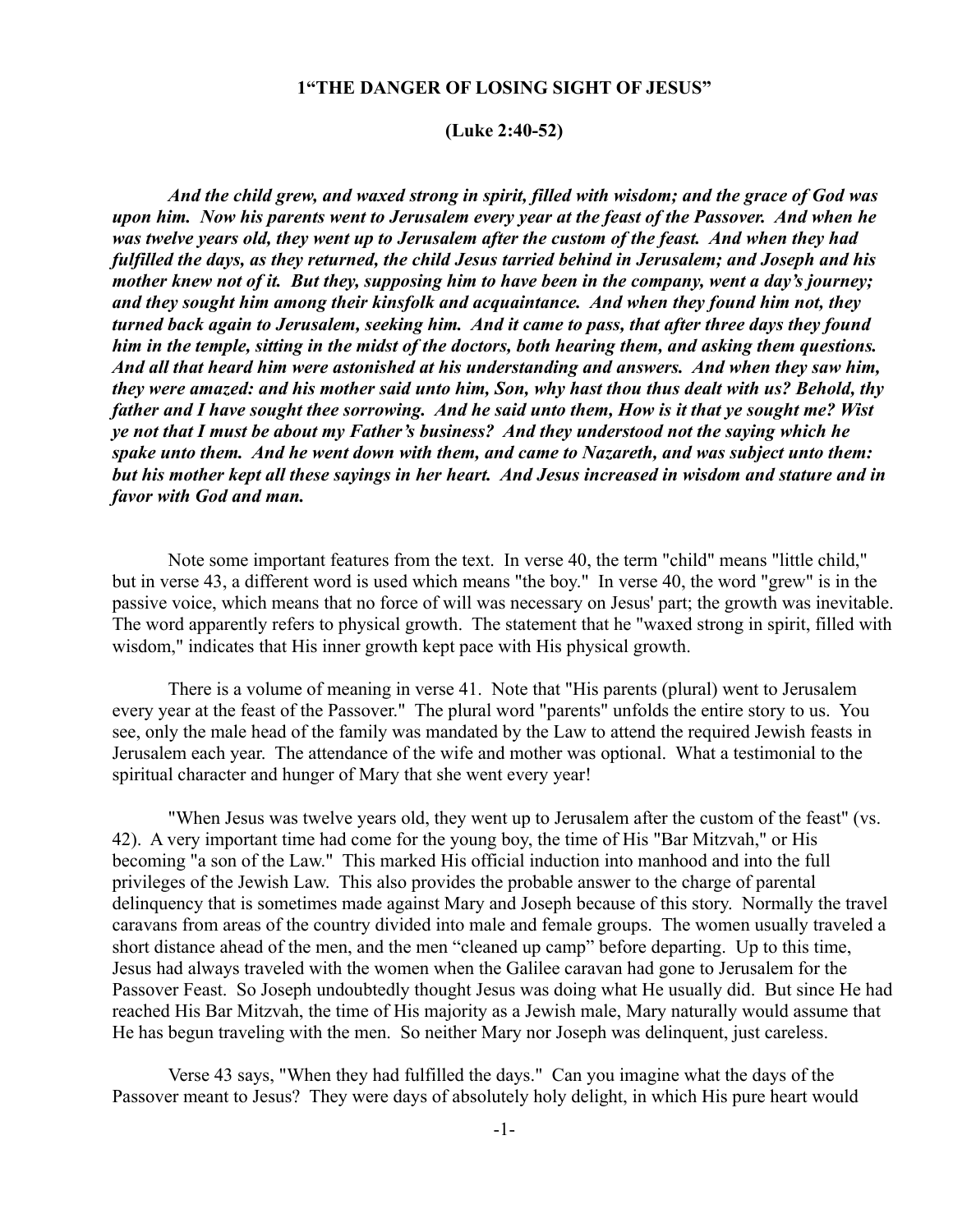swell with growing awareness of some connection between Him and all the features and functions of the Passover.

Please read every phrase of this text with great care. The story closes with this monumental verse, "And Jesus increased in wisdom and stature, and in favor with God and man." The word "increased" is an engineering term which literally means "to chop forward," the word for a corps of engineers clearing a pathway. Previously (vs. 40), His growth was automatic, but now, strenuous energy and activity are required on His part. And note that when His will is involved in the growth process, "wisdom" (His inner growth) moves ahead of "stature" (His physical growth). He also "increased . . . in favor with God (His spiritual growth) and man" (the development of His personality, His social growth). So here is the picture of *a perfectly balanced* and symmetrical *human* life. *He lived the only absolutely normal human life ever lived*. There was perfect balance between the physical, the mental, the spiritual, the social, and the domestic. At each stage of His life, He was perfect for that stage. As a child, His perfection was that of *innocence*; as an adult, it was that of *holiness*.

Now, let's use this familiar story in an unfamiliar way. Let's think of what it reveals about "The Danger of Losing Sight of Jesus." Years ago, I wrote this sentence in the margin of my Bible: "Every sin a Christian commits results from a loss of perspective." Indeed, a Christian never sins except when he misplaces his attention from its Proper Object. The saint's secret is in the phrase, "Looking away from all else and unto Jesus" (Hebrews 12:2). But what happens (what doesn't happen!) when he loses sight of Jesus?

# **I. THE REASONS FOR LOSING SIGHT OF JESUS**

First, we will consider *the reasons for losing sight of Jesus* which are suggested in the story.

The first reason suggested in the story is *sheer carelessness*. Many have wondered how in the world Mary and Joseph could have made the mistake they made in leaving Jesus in Jerusalem, thinking He was with them on the return journey. However, careful thought will reveal that there was absolutely no delinquency on their part. Remember that this was the season of Jesus' "Bar Mitzvah." When families and communities traveled to the feasts, the women traveled in one group and the men in another, with the women going ahead. Because Jesus had always previously traveled with the women as a small child, Joseph assumed He was in His usual place. But, because it was the official time of His entrance into manhood, Mary assumed that He was with the men. So there was no delinquency on the part of His parents, only carelessness. But carelessness had the same effect delinquency would have had! Note verse 44, "But they, supposing Him to have been in the company." "Supposing" is extremely dangerous in the Christian life. Mary and Joseph did not deliberately plan to displace Jesus; they just drifted into the loss!

On December 31, 1989, the daily newspaper of Memphis, Tennessee, my home city, contained this article, datelined in Nashville, Tennessee:

Five-year-old Tyler Payne was on his way home to Texas with his family after a Christmas visit with grandparents in Knoxville when he took advantage of a service station stop in Nashville to use the restroom. The restroom door stuck. The family car pulled out. Young Tyler was left behind. Glenn Payne and his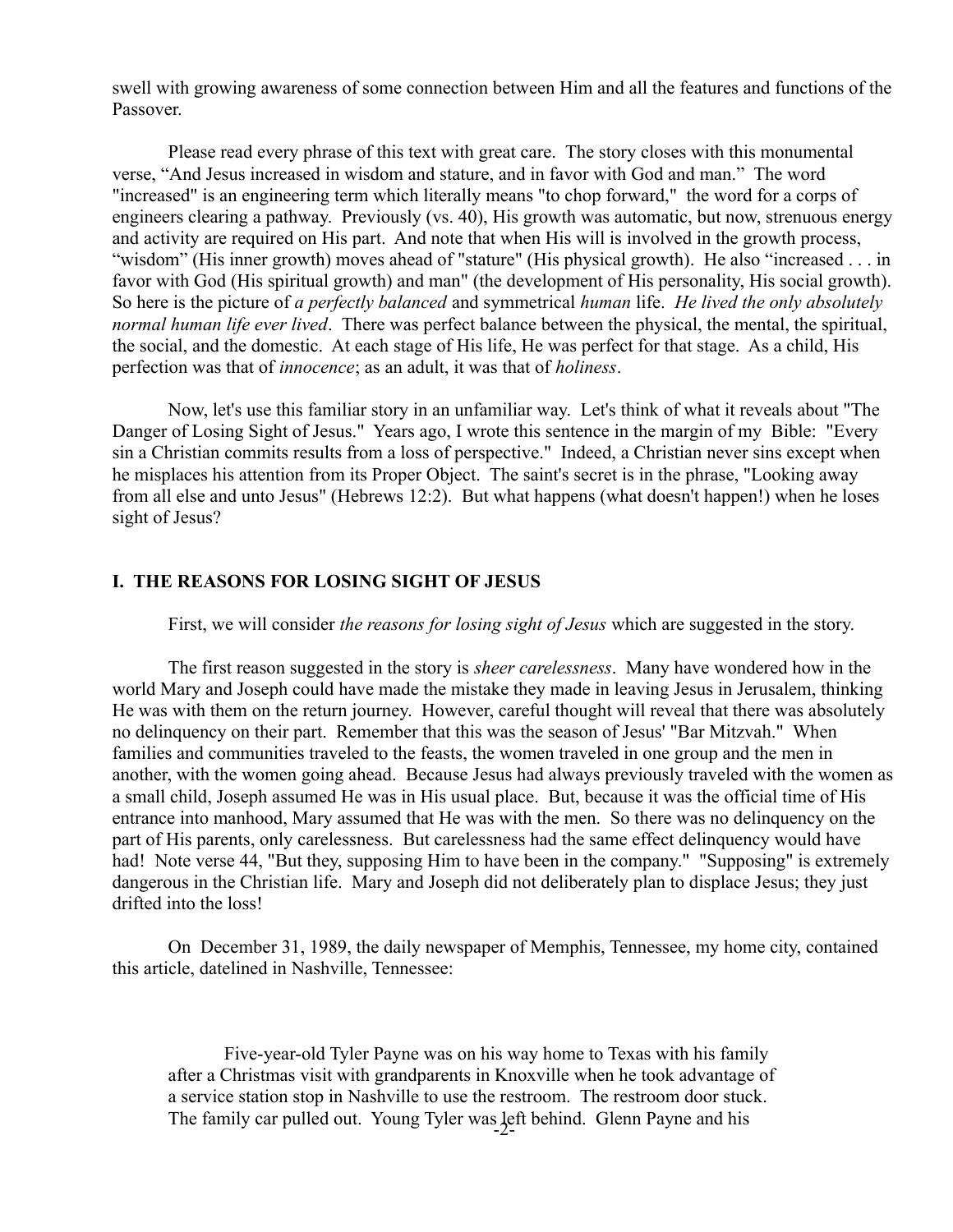wife, Kris, noticed a small absence among the five boys and one girl snoozing in the back of their station wagon about two hours later in Jackson, Tennessee. Back in Nashville, Tyler had been rescued by a woman who heard him screaming for his mommy. "This is embarrassing, but I'm glad he's safe," said Payne, the boy's dad, an electrical engineer. Payne said the family usually does a head count before embarking, but he had turned the driving over to Mr. Payne. Nobody counted. Sobs turned to smiles when Tyler saw his family. *Tyler Payne says he'll never go to the bathroom again*.

Undoubtedly, this understandable oversight is quite similar to that of Mary and Joseph in our Gospel story.

In John Bunyan's classic Christian allegory entitled Pilgrim's Progress, when Christian lost his great burden of sin in God's forgiveness at the Cross, he was immediately met by "three Shining Ones" (representing God the Father, the Son, and the Holy Spirit). Each confers upon him a great spiritual benefit. The third one (the Holy Spirit) "set a Mark on his forehead" (representing the sealing of the Spirit - Ephesians 1:13, 4:30), "and gave him a Roll . . . which he bid him look on as he ran, and that he should give it in at the Celestial Gate." This "roll," or scroll, represents the Bible, the believer's manual for guidance and his assurance of admission into Heaven. However, a short time later, Christian had to climb a long, steep hill called "the hill Difficulty." He found the hill very difficult, indeed, and so, when halfway up, he saw "a pleasant Arbor" (the arbor of ease), he decided on his own to turn aside and rest. "Thus pleasing himself a while, he at last fell into a slumber, and then into a fast sleep . . . and in his Sleep his Roll fell out of his hand." He was abruptly awakened, realized the error of prolonged ease, and hurried back to the narrow path over the hill. Soon he ran into a major crisis, whereupon "he felt in his bosom for his Roll, that he might read therein, and be comforted; but he found it not." When he faced a major crisis, and desperately needed his appointed resource, he discovered that he had lost it — through sheer carelessness!

In Jesus' parable of the ten young women, five wise and five foolish, the five foolish ones surely did not deliberately plan to take no oil with them; they simply "supposed" they could acquire oil conveniently along the way, or borrow it from those who had it in an emergency. But the point of the story is that the crucial spiritual values of life are non-negotiable and nontransferable in a crisis. The supposition that you can borrow from another's stock is sadly erroneous. They, like Mary and Joseph, supposed, and their supposition was fatal!

When I was a teenager, I traveled with my family on a vacation trip to the northeastern United States. We traveled for some distance on the Pennsylvania Turnpike, which at that time had just been completed. At one point, our trip was stalled because of a major wreck in one of the turnpike's mountain tunnels. While we were waiting with the stalled traffic, a state trooper was visiting with us. He stated that the turnpike had been built to relieve the traffic congestion and number of accidents on the smaller state highways, but actually the opposite effect had occurred. The number of accidents and fatalities had increased during the first year it was open. Puzzled, my father asked why. The trooper explained that the consistency and ease of travel on the new highway had induced what he called "Highway Hypnosis," which meant that the drivers were sedated into carelessness by the steady conditions which allowed them to "suppose" security. The problem was corrected, he explained, by sharply varying the highway terrain and by installing occasional bumps on the highway surface to alert the drifting driver. What a picture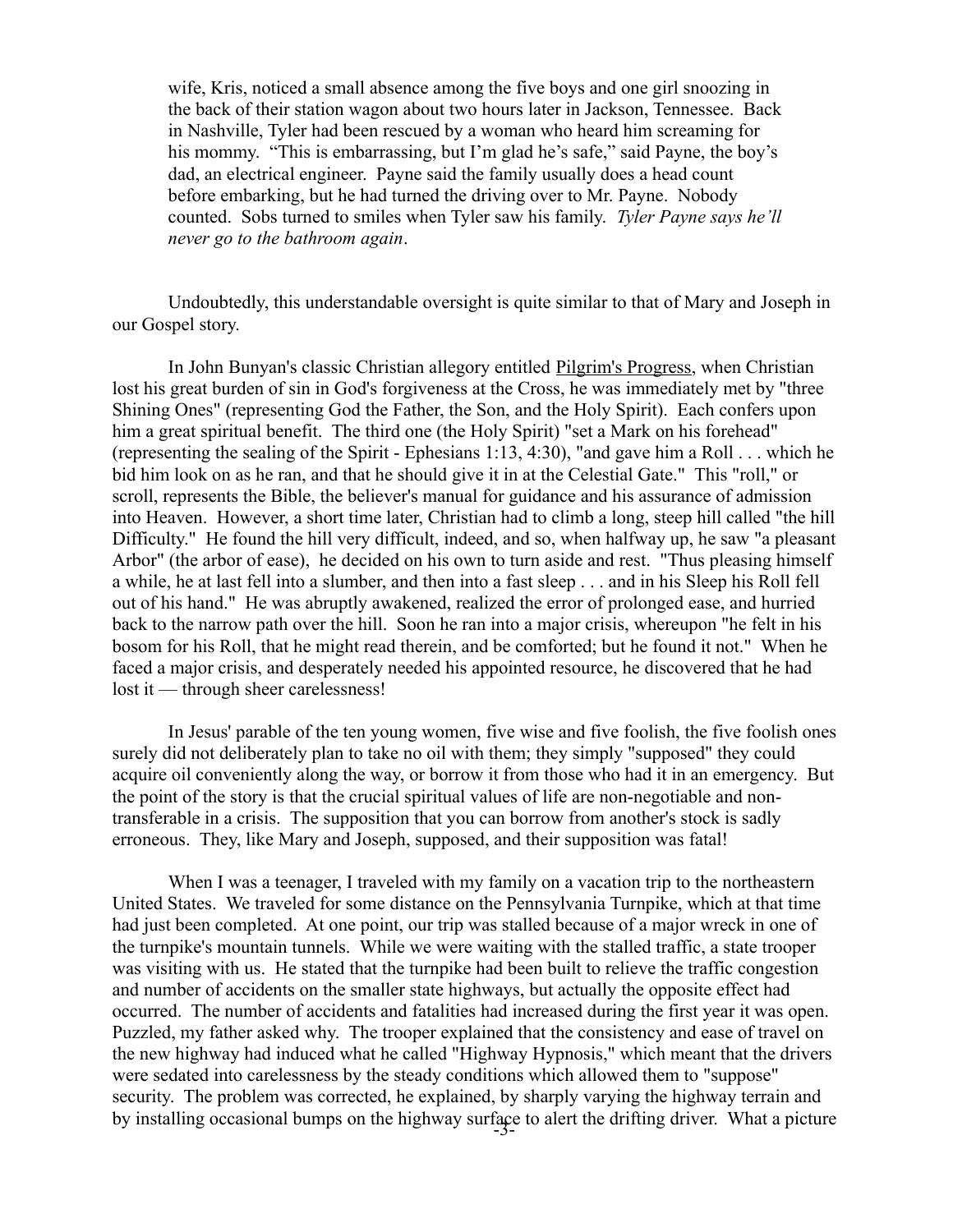of one of the subtle but major dangers of the Christian life. It's possible to lose sight of Jesus by sheer carelessness.

Then, a Christian may lose sight of Jesus through a *substitute concentration*. Once the first false suppositions had been made, Mary and Joseph became too busy to notice any problem. They were so absorbed with family, friends, and the festive pleasures of the trip that they went a long distance before they were shocked into awareness of Jesus' absence. Mary and Joseph didn't even know they had lost Him. And a similar tragedy occurs far too often in every believer's life. At one time or another, we give primary attention to secondary things — and tragically lose sight of Jesus. A popular slogan has appeared in many places in recent times: "The Main Thing is to keep the Main Thing the Main Thing." This needs to be emblazoned on the heart of every child of God.

When Gypsy Smith, the renowned evangelist, was an old man, a lady took her small boy to one of his crusades just so the little boy could meet the great evangelist before he passed off the scene. After the crusade service, the moment of introduction finally arrived. When she introduced evangelist and boy, Gypsy Smith heartily extended his hand, but the little boy stood completely still, holding his mother's hand in his left hand. The mother said, "Son, give Brother Smith your hand." The little boy just stood there, unmoving. The mother said sharply, "Give the preacher your hand!" The little boy broke his left hand loose and extended it. "No, no, son, you know better than that! Give him your right hand!" The little boy soberly said, "Mom, I can't." She said, "Why can't you?" He replied, "Because I 've got my marbles in my right hand." This is precisely why many Christians never give God the right hand of their best dedication: they've got their "marbles" in their right hand. It's possible to lose sight of Jesus through a substitute concentration.

Again, it's possible to lose sight of Jesus because of the *social crowd*. Notice the phrases in verse 44, "in the company" and "among their relatives, neighbors, and friends." How many are like Zacchaeus at this point! "He wanted to see Jesus who he was, but could not for the crowd, because he was little of stature" (Luke 19:3). How many combine Zacchaeus' two handicaps - pygmy stature and a pressuring society — into a deadly loss of the sight of Jesus.

Others lose sight of Jesus because of *selfish conceit*. When Mary and Joseph found Jesus, He was "in the temple, sitting in the midst of the doctors, both hearing them, and asking them questions. And all that heard Him were astonished at his understanding and answers" (verses 46-47). At this point, these scholars and religious leaders of the people gave respect to Jesus because of His incredible sensitivity and insight with regard to spiritual realities. But later, it was this same camp that became violently incensed over the threatening teachings of this apparently innocent, erudite child. Later, they would say, "We are the religious authorities, and He is only a carpenter's son. It isn't sensible that we should listen to Him, and that He should assume authority over us!" Here we see the insane imbalance of selfish conceit. How subtly and powerfully pride distorts our inner lives at any moment!

A little girl went with her mother to visit her grandmother in a distant city. The first morning of their visit in the grandmother's home, the little girl awakened beside her mother in a strange bed. Looking around to get her bearings, she noticed a large mirror at the foot of the bed. As she looked, she observed a reflection of a picture of Jesus at the head of the bed. She sat up to get a better look, but when she did, she projected her own body into the line of the reflection, and thus blotted out the reflection of Jesus, then sat  $\mu$  again to get a better look. After a few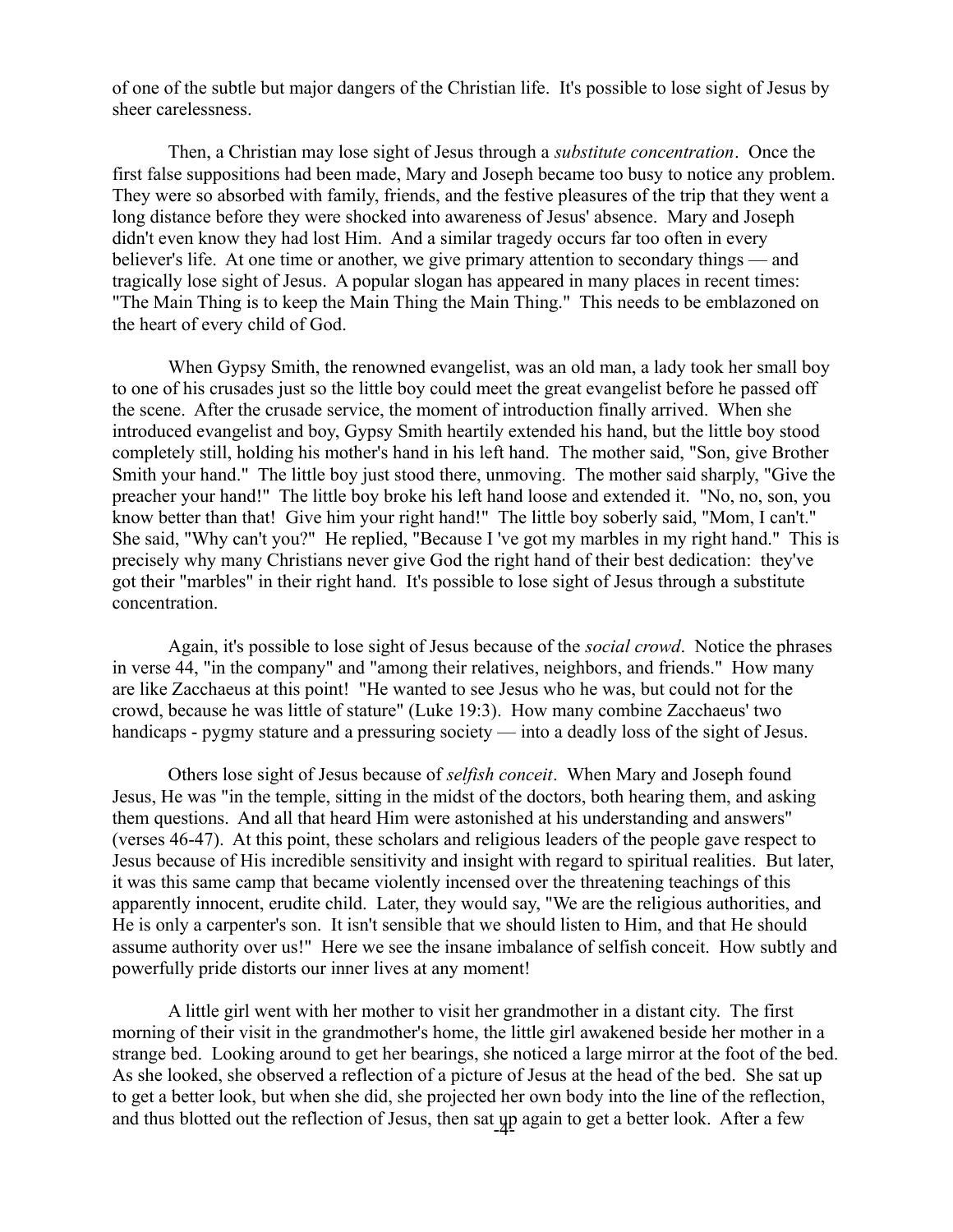"trial runs" of this exercise, she awakened her mother. "Look, Mommy," she said, "when I can see myself, I can't see Jesus; but when I can see Jesus, I can't see myself!" Exactly! But how many of us daily lose sight of Jesus through an inordinate over-attention upon ourselves. We lose sight of Jesus through selfish conceit.

The final reason suggested in the story for losing sight of Jesus is a *sterile church*. You won't mind me stretching the story a bit to make a valid point. The people who loved Him most lost sight of Him, and they did it in the very place least likely to induce such a loss — at church. The church is the most likely place to get a life-transforming vision of Jesus, but it may also sadly be the very place where many lose sight of Him. How many conventional church-goers have not had a soul-shaking, sin-conquering, service-motivating fresh look at Jesus in years!

We must sadly admit that sometimes the church itself is responsible for this failure. To paraphrase Vance Havner, the church is often a firecracker institution while professing to believe a dynamite Gospel. It can easily substitute activity for vitality, the idolatry of size and success for the influence of spiritual power, coldness in place of Holy Spirit warmth, and formality for faith. "It is time for judgment to begin at the House of God" (I Peter 4:17). Much of the responsibility for society's misdirected gaze lies squarely at the door of the church. And often the church is sterile because it has permitted a lapse of its own look at Jesus.

But we must fairly say that one reason many lose sight of Jesus in church is solely because of the church-goer himself. Many people attend church actually looking for distractions or focusing on inferior objects. And attitude is all-important. Any bad spirit in a church-goer anger, pride, hostility, protest, envy, jealousy, prejudice, lust (you complete the list), will cause the tragic loss of a clear look at Jesus.

Just as in the Old Testament, the written Word was lost in church and the people suffered fearful consequences; here the living word was lost in church and the ones suffering the loss were thrown into deep distress. This scene could be reproduced many times over in churches every Sunday.

So Christians may lose sight of Jesus at any time because of sheer carelessness, a substitute concentration, the social crowd, selfish conceit, or a sterile church. What may be done about such a loss?

## **II. THE REMEDY FOR LOSING SIGHT OF JESUS**

There is a powerful, perfect *remedy for losing sight of Jesus* suggested in the text. Mary and Joseph reveal the proper pattern.

First, they *stopped*. Verse 44 says, "they went a day's journey" without Him. Friends, even one day's journey without Christ is too far! And one day's journey without Him can (and often does) lead to another day's journey without Him. The loss may seem innocent enough at the moment, but direction and momentum tend to become irreversible with each reinforcement. Beware of even "a day's journey" without Him! When they became aware of His absence, they immediately went into an emergency alert. They stopped all progress toward home, refusing to take another step without Him. Oh, that we were as wise as they! We often become aware of emptiness, sterility, powerlessness and all the other deficiencies that attend a lost vision of Jesus, but instead of calling a halt to everything until the vision is restored, we rush on through the -5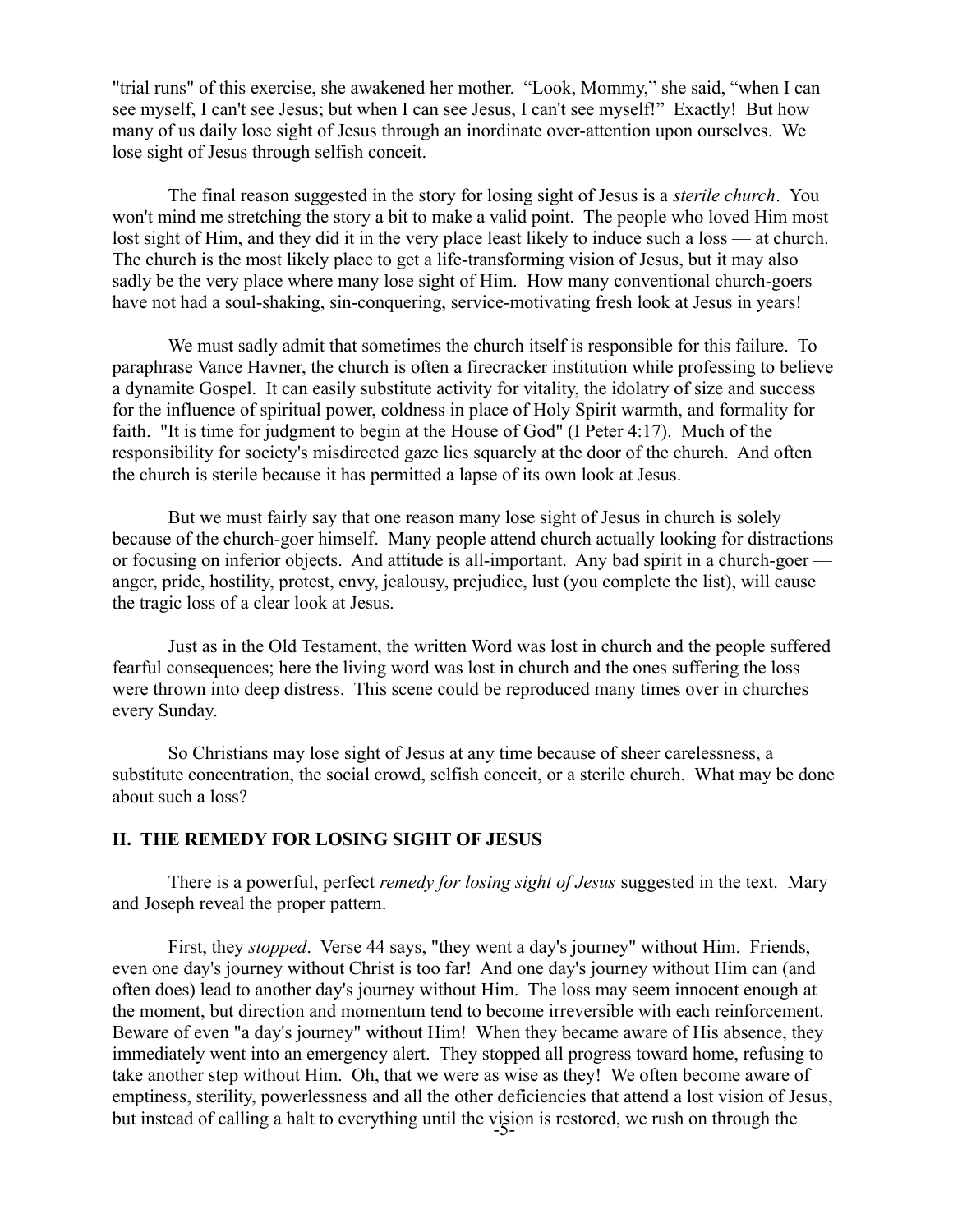traditional and expected activities — without Him! The approval of countless others is worthless if Jesus is absent! But we need to take the same absolutely radical measure Mary and Joseph took; we need to stop everything until we vitally see Him again. Many of us need to take a spiritual inventory, echoing the words of William Cowper:

> "Where is that blessedness I knew, when first I saw the Lord, Where is that soul-refreshing view, Of Jesus and His Word?"

Then, they *switched directions*. Verse 45 says, "They turned back again." This phrase, when viewed spiritually, combines the gigantic words, "repentance" and "conversion." To "repent" means to rethink your present and past life and spiritual status with a view to redirecting your life away from all distractions and toward Jesus Christ.

Let me give you a crazy riddle that has a crazy answer — but it illustrates an eternal truth.

## Question: Do you know why the ram went over the cliff? Answer: *Because he didn't see the ewe turn.*

Do you know why people go to hell? Because they ignore the "*you-turn*," the absolute necessity for repentance. The primary Greek word for repentance is "metanoia," which means "a change of mind." Everything begins with a spiritual re-evaluation of life and destiny, *now thinking from God's point of view.* This change of mind leads to a change of character, which in turn leads to a change of direction. Then comes a change of conduct. All of this means a change of eternal destiny.

Conversion (which is not merely an initial experience, but an ongoing lifestyle) is the actual turning from all lesser objects unto Christ. Just like the needle of a magnet, when released from all distracting pulls, will invariably turn to focus on polar north, so the heart of every bornagain believer, when released from the multitude of sinful distractions, will turn invariably to its True Focus, Jesus.

Finally, Mary and Joseph *sought Him*. Verse 44 says, "They sought Him (a very strong word which means to 'search up and down')." And verse 45 says, "And when they found Him not, they turned back again to Jerusalem, seeking Him." When they found Him, Mary said, "Thy father and I have sought thee sorrowing" (vs. 48). We would each be wise to conduct a sorrowful search for Him when the Spirit convicts us of the sin of distracted vision. And where will we find Him? Precisely where we lost Him! And you really *know* where you lost sight of Him. Was it when you began to omit Bible study from your daily habits? Was it when you began to drift away from the prayer closet? Was it when you began to accumulate unconfessed sins in your heart? Was it when you began to be careless about church attendance? Was it when you became silent in your personal witness? How many Christians lose sight of Jesus and then try to go on without correcting the loss. But God is not a God of unfinished business. To try to make progress without a full, fresh view of Him is inviting disillusionment, despair, and disaster.

Do you remember the account of the lost ax-head in II Kings 6? When the ax-head flew off the ax-handle, the man who suffered the loss went quickly to Elisha (a picture of Christ) and reported the loss. Elisha's first response was, "Where did it fall? Where did you lose it?" Dear friend, if you are at this moment conscious that your faith-view of Jesus has blurred or gone, stop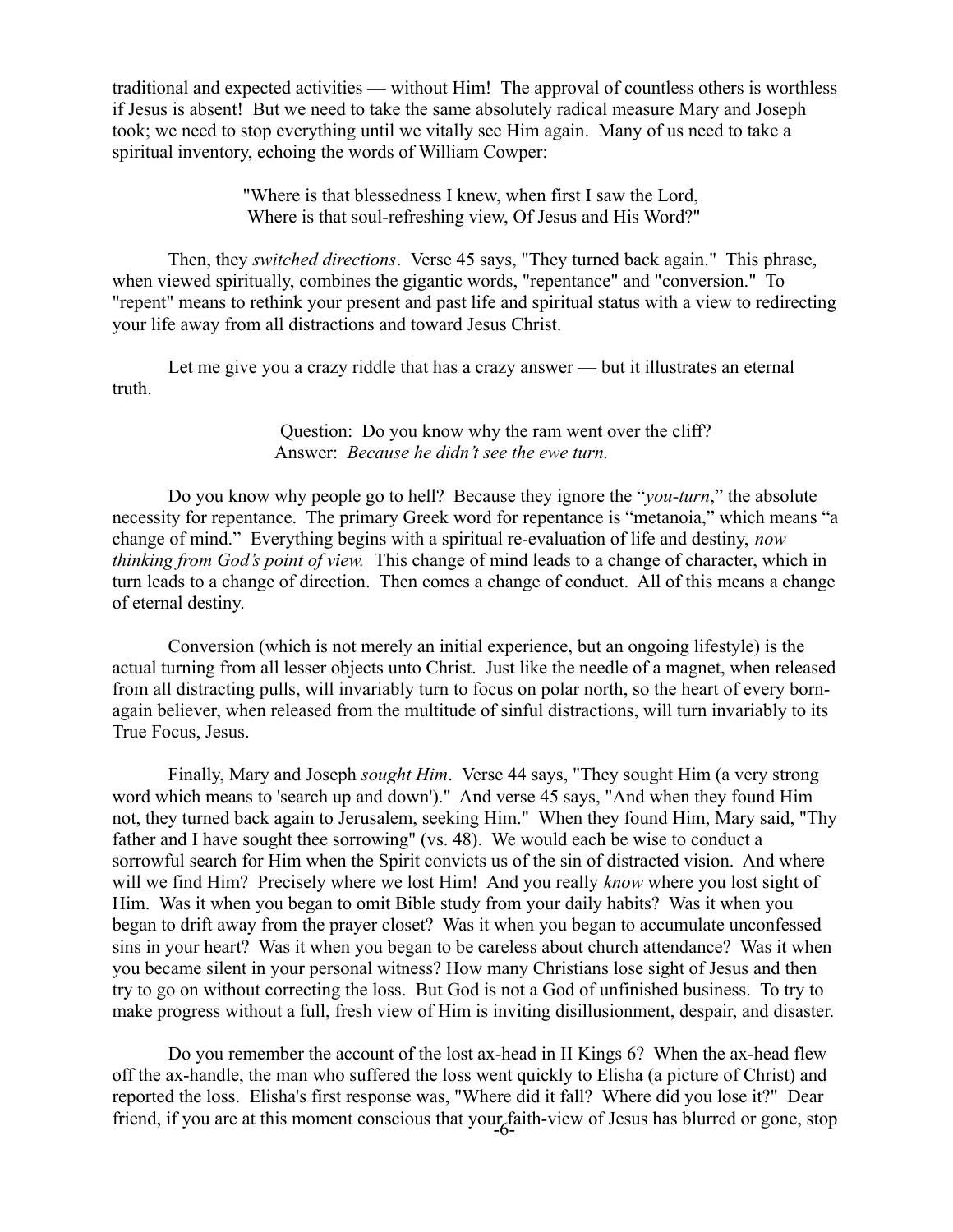what you are doing, switch directions, and, sorrowful over the loss, engage your heart in The Search that never goes unrewarded. Then, you can join the multitude about whom it has been said, "Then were the disciples glad, when they saw the Lord."

## **An Addendum**

Eight important questions will enable us to explore this story:

- (1) *Who* "lost" Jesus? Mary and Joseph! His own family (today, His Family is the Church made up of His own children)! The ones who loved Him most!
- (2) *In what sense* did they "lose" Him? They only lost *fellowship with Him,* they only

lost

 sight of Him. They *did not* (in fact, *could not*) lose *relationship* with Him. They had not lost their *love* for Him; they had not lost their *faith.* They had lost *Him!* We must be very careful to understand this point. Though they "misplaced" Him and got out of *fellowship* with Him, they were still His parents, and He was still their son. Even so, a Christian may get out of *fellowship* with God, but once he has become God's child, this *relationship* cannot be broken.

- (3) *Where* did they "lose" (or, lose sight of) Him? In the most unlikely place! They lost Him in church! There is nothing about merely *being in church* that guarantees encounter and relationship with Jesus there. In fact, it is very easy to lose sight of Him in church—for various reasons. How many times have each of us gone to church, only to stay in our cocoons of coldness, or criticism, or cynicism, or carnality while we were there!
- (4) *When* did they "lose" Him? During the Passover season! When every article and particle of Passover observance pointed to Him! At a time when Messianic expectation was alive at a fever pitch, Mary and Joseph, of all people, should have had a very high level of such expectation, and should have strongly suspicioned that Jesus was central to the Passover observance. Today, Christians should never "lose" (lose sight of) Jesus in church. Sunday worship should remind every Christian of the Death and Resurrection of Jesus, and of the Presence and Power of the Holy Spirit. These things should dynamically focus our attention *upon Jesus.*
- (5) *How* did they "lose" Him? They lost Him for the most unlikely reason! They were guilty in Jerusalem at the very end of the Passover Feast of the most unlikely of sins, and that sin caused them to lose Jesus. Indifference! Carelessness! The text says, "They, *supposing* Him to be in the group." Here we see the deadly danger of drifting, the sin of supposing. When we go to church taking everything for granted, without proper preparation, without advance thought, we will lose sight of Jesus there.
- (6) *How long* did they suffer the loss? The text says that "after *three days* they found Him in the temple." *Three days!* Sometimes we go long distances without seeing His face, don't we? Even *one day* without Jesus is too long. A one day's journey without Jesus (verse 44) is too far. Furthermore, until they turned around, they were only increasing the distance between  $\lim_{t \to \infty} \frac{1}{t}$  themselves.